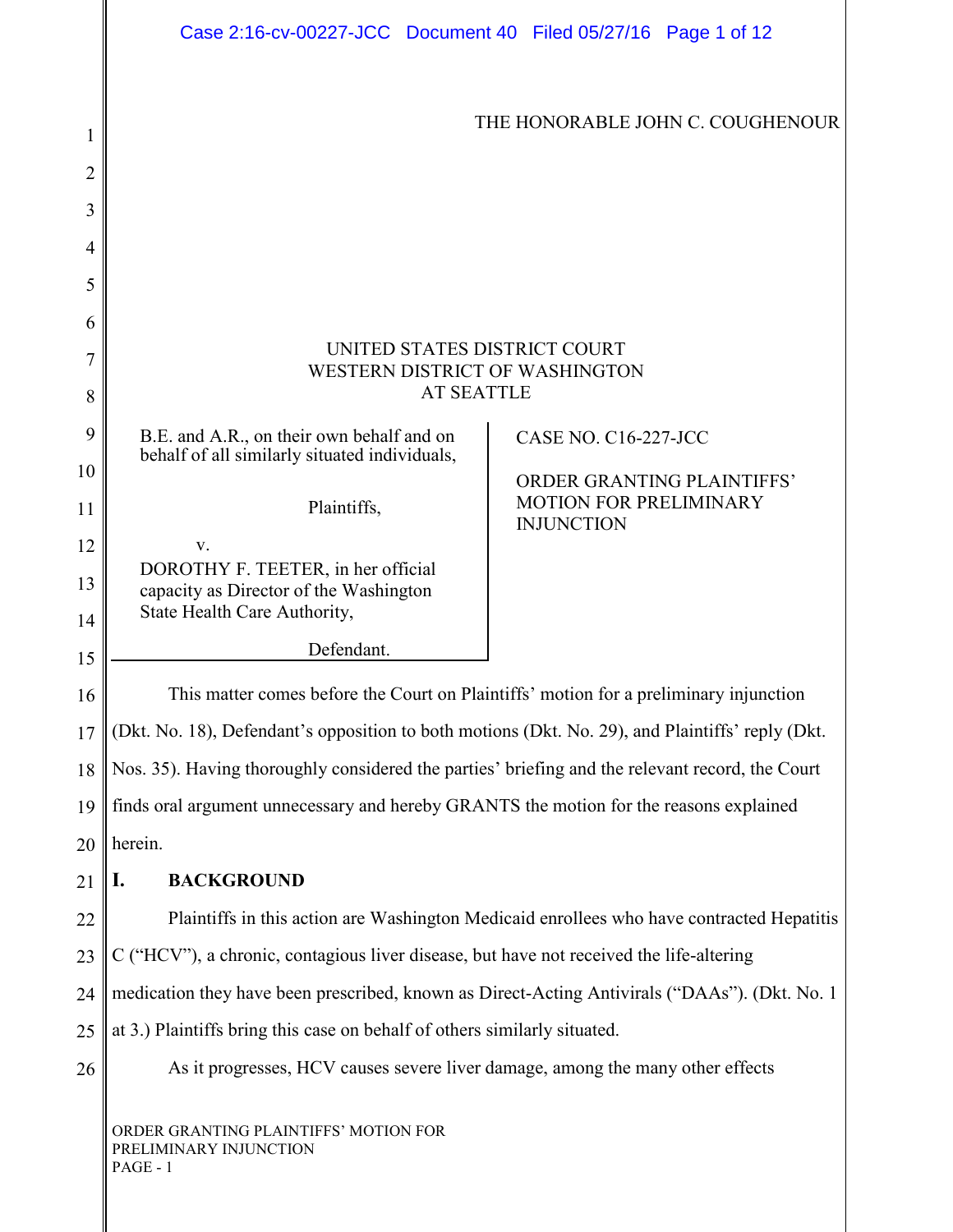### Case 2:16-cv-00227-JCC Document 40 Filed 05/27/16 Page 2 of 12

1 2 3 4 5 including heart attacks, diabetes, fatigue, joint and muscle pain, depression, nerve damage, and jaundice. (Dkt. No. 19 at 2.) The virus's progressive damage, known as "fibrosis," is scored on an ascending fibrosis score of F0 (no liver damage) through F4 (cirrhosis of the liver). (*Id.* at 3.) HCV is both widespread and deadly: over 20,000 people in the United States die every year due to liver disease caused by HCV. (*Id.* at 2.)

6 7 8 9 10 11 12 13 Before DAAs were available, the main treatment for HCV was a three-drug course of treatment that resulted in, at most, a 70% cure rate, and was accompanied by significant adverse side effects. (Dkt. No. 19 at 3–4.) The FDA began approving DAAs in 2011 and designated them as "breakthrough therapies," a classification given to "drugs that have proved to provide substantial improvement over available therapies for patients with serious or life-threatening diseases." (*Id.* at 4.) Harvoni, a DAA treatment, was FDA-approved on October 10, 2014 and has a success rate of achieving "sustained virological response [] of nearly 100%, with little to no side effects. (*Id.*)

14 15 16 17 18 19 20 21 22 23 24 25 Plaintiffs bring a claim under 42 U.S.C. § 1983, alleging violation of Title XIX of the Social Security Act (also known as the "Medicaid Act") against the Washington State Health Care Authority ("WHCA") and seek declaratory and injunctive relief pursuant to 28 U.S.C. §§ 2201 and 2202. (Dkt. No. 1 at 13–15.) On March 18, 2016, Plaintiffs moved to certify their class and also moved for a preliminary injunction. (Dkt. Nos. 17 and 18.) Plaintiffs, on behalf of the proposed class, request that the Court "enjoin [the] WHCA from continuing to apply its February 25, 2015 HCV treatment policy, including its exclusion of all treatment based on fibrosis score, and to require WHCA to return to providing coverage for prescription medications to treat Hepatitis C virus ("HCV") without regard to fibrosis score, consistent with existing state and federal Medicaid requirements." (Dkt. No. 18 at 10.) In this Order, the Court addresses Plaintiffs' request for injunctive relief but does not yet reach the class certification question. At the center of this dispute is the WHCA's HCV treatment policy, which excludes

26 Plaintiffs from receiving these breakthrough therapies, DAAs. On February 25, 2015, the WHCA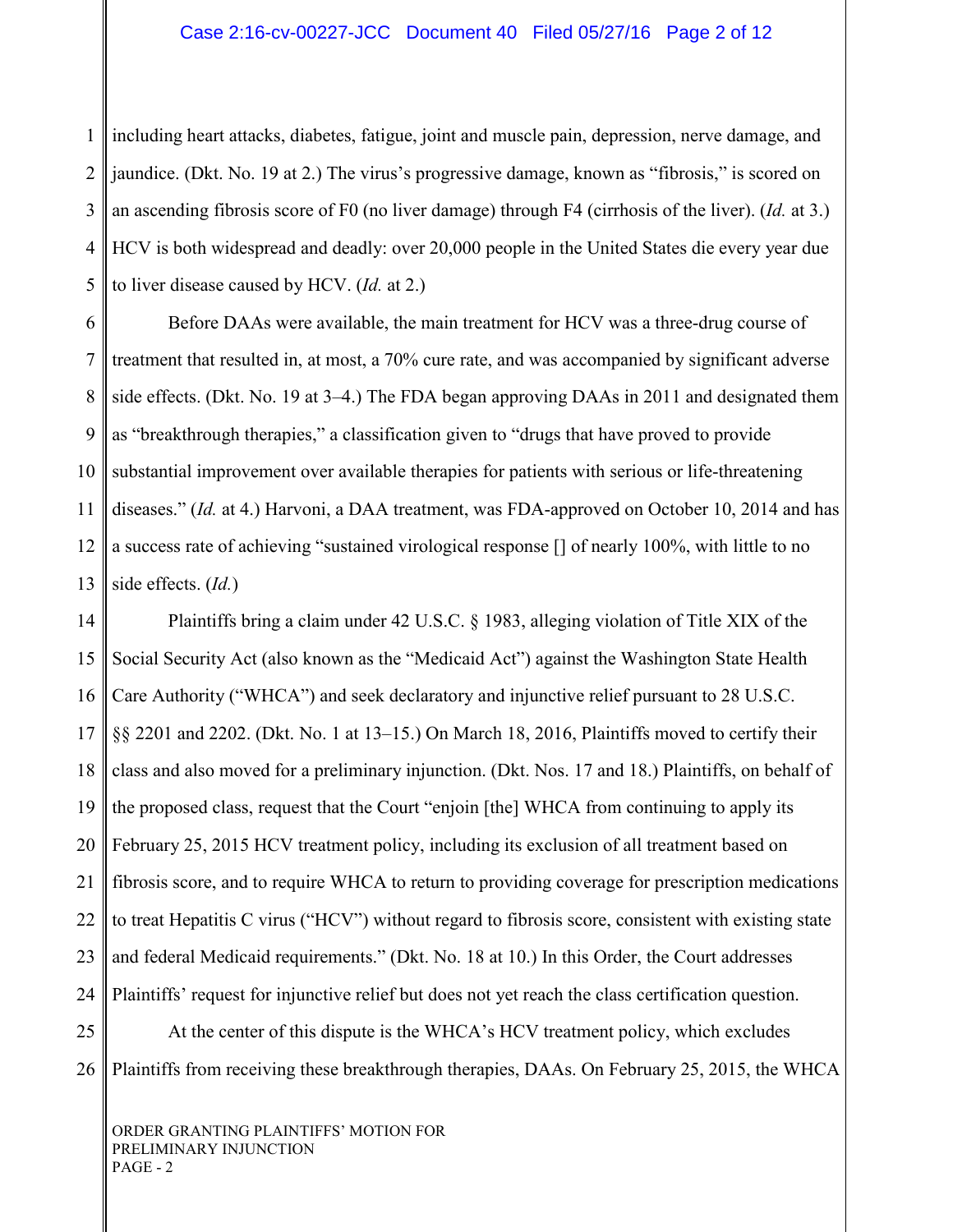1 2 3 4 5 6 7 8 9 implemented a Hepatitis C Treatment Policy ("Policy") restricting DAA coverage based on enrollees fibrosis score and other health conditions. (Dkt. No. 1-1.) Plaintiffs contend that the Policy categorically excludes "all monoinfected patients—patients without another diagnosis, such as HIV—who have a fibrosis score of F0 through F2." (Dkt. No. 18 at 13.) Many insurers in Washington State have voluntarily removed similar restrictions on the availability of HCV treatment, including Premera BlueCross, Aetna, United Healthcare, Medicare, and the VA. (*See*  Dkt. No. 18 at 8) (linking to policies). Other insurers, Bridgespan, Regency BlueShield, and Group Health Cooperative, changed their policies within weeks after lawsuits were filed against them on similar grounds to those brought in the above-captioned matter. (Dkt. No. 24 at 4.)

10

11

# **II. PRELIMINARY INJUNCTION**

## **A. Legal Standard**

12 13 14 15 16 17 18 19 Under Fed. R. Civ. P. 65(a), the Court may issue a preliminary injunction if a plaintiff establishes that she "[1] is likely to succeed on the merits, [2] that [s]he is likely to suffer irreparable harm in the absence of preliminary relief, [3] that the balance of equities tips in [her] favor, and [4] that an injunction is in the public interest." *Winter v. Nat. Res. Def. Council, Inc.*, 555 U.S. 7, 20 (2008). Mandatory preliminary injunctions, the kind requested here, are generally disfavored in the law as they seek relief beyond maintaining the status quo, and will only be ordered when the law and facts clearly favor the moving party. *Stanley v. Univ. of S. Cal.*, 13 F.3d 1313, 1319–20 (9th Cir. 1994).

20

# **B. Success on the Merits**

21 22 23 24 25 26 Plaintiffs assert claims under 42 U.S.C. § 1983, alleging that the WHCA failed to provide medically necessary treatment as required by the Medicaid Act. Plaintiffs claim that the WHCA's HCV policy violates three distinct provisions of federal Medicaid law: (1) excluding qualified Medicaid recipients from "medically necessary" treatment as required by 42 U.S.C. § 1396a(a)(10(A); (2) discriminating among similarly situated Medicaid recipients in violation of 42 U.S.C. § 1396a(a)(10)(B)(i); and (3) failing to provide medically necessary treatment with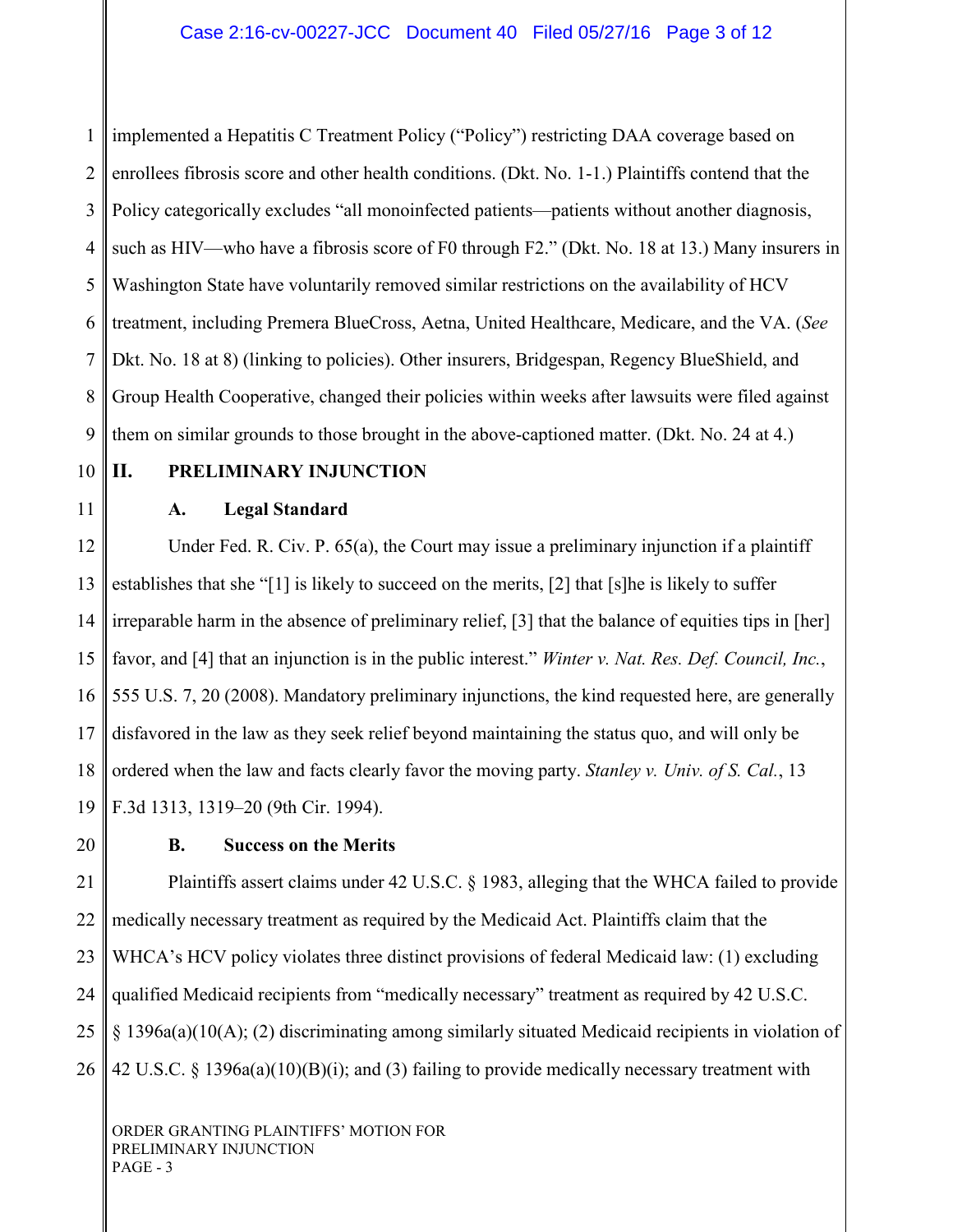1 2 "reasonable promptness" as required by 42 U.S.C.  $\S$  1396a(a)(8). The Court first considers the likelihood of Plaintiffs' success on the merits of these claims.

3

#### **a. Medically Necessary Treatment**

4 5 6 7 8 9 10 11 12 The Court first considers the likelihood that Plaintiffs will prevail on their claim that the WHCA failed to provide "medically necessary" DAAs for enrollees in violation of 42 U.S.C. § 1396a(a)(10(A). WHCA participates in Medicaid, receiving federal matching funds, and therefore is required to provide payment for FDA-approved, covered prescription drugs to all Medicaid enrollees when the treatment is "medically necessary." *Alvarez v. Betlach*, 572 F. App'x 519, 520–21 (9th Cir. 2014); *see also Armstrong v. Exceptional Child Ctr., Inc.*, 135 S. Ct. 1378, 1382 (2015) ("Medicaid offers the States a bargain: Congress provides federal funds in exchange for the State's agreement to spend them in accordance with congressionally imposed conditions.").

13

#### *i. State and Federal Legal Structure*

14 15 16 17 18 19 20 21 22 23 The federal Medicaid Act and Washington Administrative Code set forth the legal structure that guides the Court's analysis. The crux of this claim is whether the WHCA's Policy excludes DAAs that are "medically necessary." Plaintiffs have provided strong evidence that DAAs are, in fact, "medically necessary," as defined by law, for all enrollees with HCV, regardless of fibrosis score. They submitted a plethora of exhibits showing that providing DAAs to all HCV-infected enrollees is the standard espoused by national liver disease organizations and experts, leading medical officers of major Washington providers and the federal agency responsible for administering Medicaid. These facts "clearly favor" Plaintiffs' claim that the WHCA's Policy excluding monoinfected enrollees with a Fibrosis score of F0-F2 violates Federal law. *Stanley* at 1319–20.

24 25 26 The WHCA is the sole state agency responsible for implementing the Medicaid program. (Dkt. No. 18 at 13.) As the agency has opted to provide prescription drug coverage, the Medicaid program must adhere to the Medicaid Act's specific limits regarding prescription drugs. (*Id.*)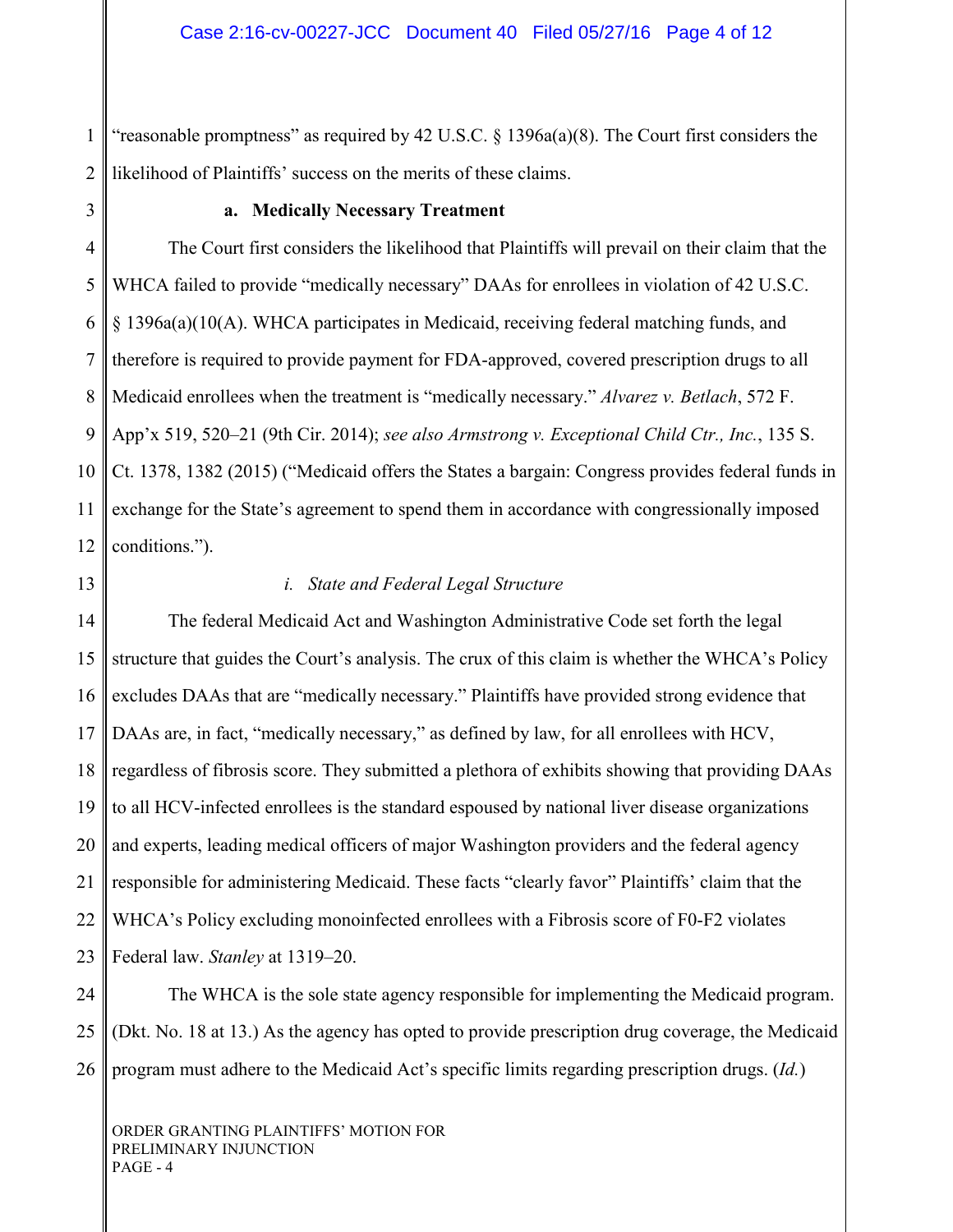(Citing RCW §§ 74.04.055; 74.08.090); *see also* 42 U.S.C. § 1396a(a)(54). Under

§ 1396a(a)(10)(A), the Medicaid Act "prohibits states from denying coverage of 'medically

necessary' services that fall under a category covered in their Medicaid plans." *Alvarez v.* 

*Betlach*, 572 F. App'x 519, 521 (9th Cir. 2014) (quoting *Beal v. Doe*, 432 U.S. 438, 444 (1977)).

The Washington Administrative Code provides the definition of "[m]edically necessary":

[A] term for describing requested service which is reasonably calculated to prevent, diagnose, correct, cure, alleviate or prevent worsening of conditions in the client that endanger life, or cause suffering or pain, or result in an illness or infirmity, or threaten to cause or aggravate a handicap, or cause physical deformity or malfunction. There is no other equally effective, more conservative or substantially less costly course of treatment available or suitable for the client requesting the service. For the purposes of this section, "course of treatment" may include mere observation or, where appropriate, no medical treatment at all.

Wash. Admin. Code 182-500-0070.

The WHCA's procedure for determining whether a requested service is "medically necessary" is established in Wash. Admin. Code 182-501-0165(6). First, the agency rates the evidence of the service's effectiveness and safety on a scale from A to D, with A being the highest level. Wash. Admin. Code 182-501-0165(6). If the requested service has an evidence level of A or B, then it must be approved so long as it does not expose the enrollee "to a greater risk of mortality or morbidity" and "is not more costly" when compared to an equally effective treatment. Wash. Admin. Code 182-501-0165(6)(c)(i).

*ii. Plaintiffs' Evidence*

It is undisputed that DAAs such as Harvoni have been rated at an "A" evidence level. (Dkt. No. 19 at 10.) Defendants concede that there is no equally effective alternative medication. (Dkt. No. 16 at 4.) Despite this rating, the current WHCA Policy mandates rejecting DAA requests from enrollees who have an F0-F2 fibrosis score, absent other concerning health factors, and instead offering "monitoring" as the "equally effective treatment" in lieu of DAAs. (*See*  Dkt. No. 1-1.) Plaintiffs argue that mere "monitoring" is not an equally effective treatment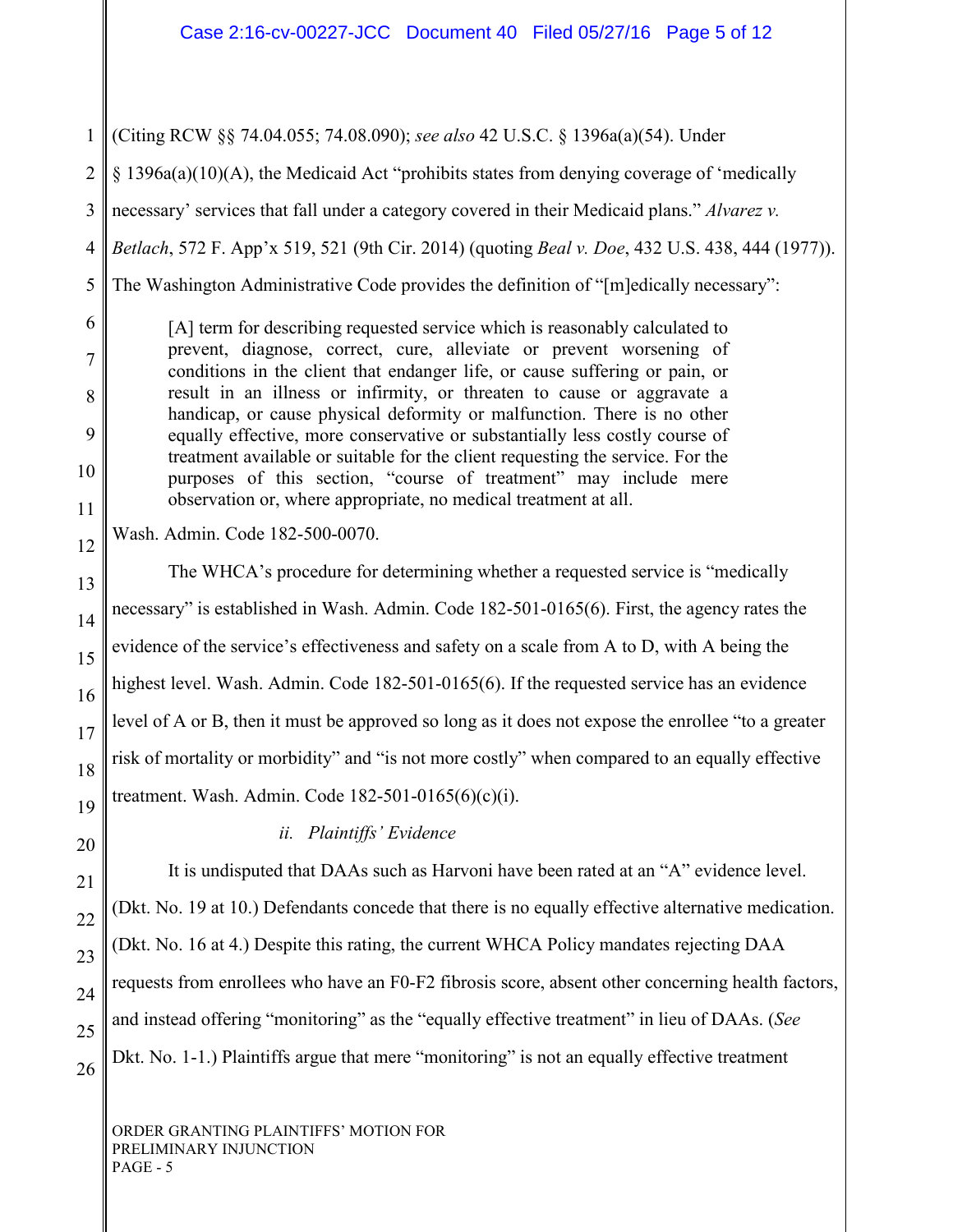1 2 3 because "waiting until a Medicaid enrollee's liver is damaged before providing treatment is harmful to his/her health and significantly increases the risk of both morbidity and mortality." (Dkt. No. 18 at 19–20.) Plaintiffs provide a plethora of evidence to support this assertion.

4 5 6 7 8 9 Plaintiffs provide a letter from liver specialists, physicians, and the medical officers of nearly every major health care provider in the State of Washington, urging the Washington Insurance Commissioner to remove restrictions on the availability of life-saving HCV treatment. (Dkt. No. 19-1 at 32–35.) The letter states in part, "The cost of these drugs cannot compare to the human toll on our patients and their families and the eventual cost and expense we would pay as a society by postponing treatment." (Dkt. No. 19-1 at 33.)

10 11 12 13 14 15 16 17 18 Plaintiffs attach an internal meeting transcript in which Donna L. Sullivan, M.S., Pharm.D., the WHCA's Chief Pharmacy Officer, stated with respect to patients with HCV: "I can guarantee you that all of us agree that everyone should be treated whether they are at stage 2, stage 3, stage 4." (Dkt. No. 24-1 at 10.) Ms. Sullivan identified fiscal concerns as the sole basis for the WHCA's exclusionary policy, adding, "we have received funding only based on the criteria that we gave for F3 . . . It's out of our hands. None of us would argue that we should not expand it, that it's not the right thing to do, but we live in a political environment as a state that I have to operate within the resources and the rules around those resources that have been given to us." (*Id.*)

19 20 21 22 23 24 25 26 Furthermore, the Centers for Medicare and Medicaid Services ("CMS"), the federal agency responsible for the administration of Medicaid, has specifically rejected the WHCA's current policy. On November 5, 2015, CMS issued a Notice entitled, "Assuring Medicaid Beneficiaries Access to Hepatitis C Drugs." (Dkt. No. 24-1 at 27–30.) In the Notice, CMS explicitly states: "CMS is concerned that some states are restricting access to DAA HCV drugs contrary to the statutory requirements . . . by imposing conditions for coverage that may unreasonably restrict access to these drugs. For example, several state Medicaid programs are limiting treatment to those beneficiaries whose extend of liver damages has progressed to [a]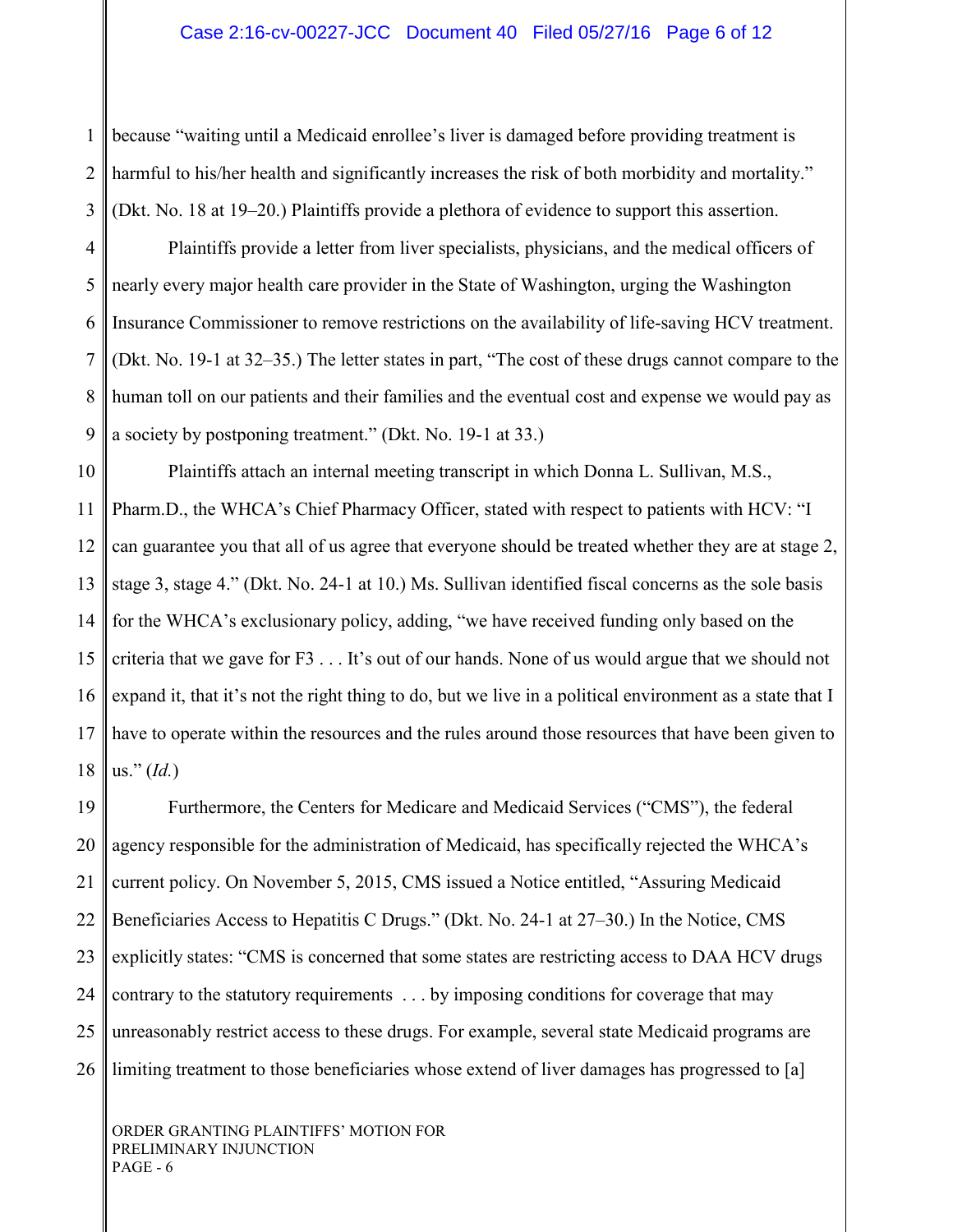1 2 fibrosis score [of] F3 . . ." (*Id.* at 28.) This interpretation of the Medicaid Act is entitled to deference. *Katie A. v. L.A. Cnty.*, 481 F.3d 1150, 1155, n. 11 (9th Cir. 2007).

3 4 5 Finally, the use of DAAs such as Harvoni is considered the "standard of care" by the American Association for the Study of Liver Disease ("AASLD") and the Infectious Diseases Society of America ("IDSA"). (Dkt. No. 19 at 4.)

6 7 8 9 10 11 12 Despite these facts, the WHCA argues that the Policy is in line with the "medically necessary" definition because monitoring is suitable for people who have HCV but show either mild or no symptoms. (Dkt. No. 29 at 16.) The WHCA does not address the liver damage that enrollees could suffer during this "monitoring" period and, instead, argues that by refusing to provide the DAA drugs, the Policy "ensures these people are not unnecessarily exposed to the currently ill-defined risks of these new medications." (*Id.*) This assertion of "ill-defined risks" is not supported by any clinical evidence and is contradicted by the WHCA's own documents.

13 14 15 16 17 18 19 20 21 22 23 In fact, when the WHCA was making a budget request to cover DAAs like Harvoni, it presented a completely opposite argument. The WHCA's 2016 Supplemental Budget Request Adjustment states that DAAs like Harvoni are "highly effective," "safe," and even "costeffective." (Dkt. No. 24-1 at 2–3.) The Budget Request refutes the argument now presented by the WHCA that there are "ill-defined risks" associated with DAAs, stating instead that "because the new therapies are so effective, there is the potential to completely eradicate [HCV]." (Dkt. No. 24-1 at 15.) The extensive evidence provided by the Plaintiffs and the lack of substantial counter-evidence from the WHCA establishes that there is a consensus among medical experts and providers that the life-saving DAAs are "medically necessary" for all HCV-infected persons, regardless of Fibrosis score. Plaintiffs have adequately demonstrated that they are likely to prevail on their claim.

24 25 26 The WHCA argues that its interpretation of what is "medically necessary" is entitled to deference. (Dkt. No. 19 at 10–11.) This Court has previously considered a similar argument in *A.H.R. v. Washington State Health Care Authority*, 2016 WL 98513, at \*14 (W.D. Wash. Jan. 7,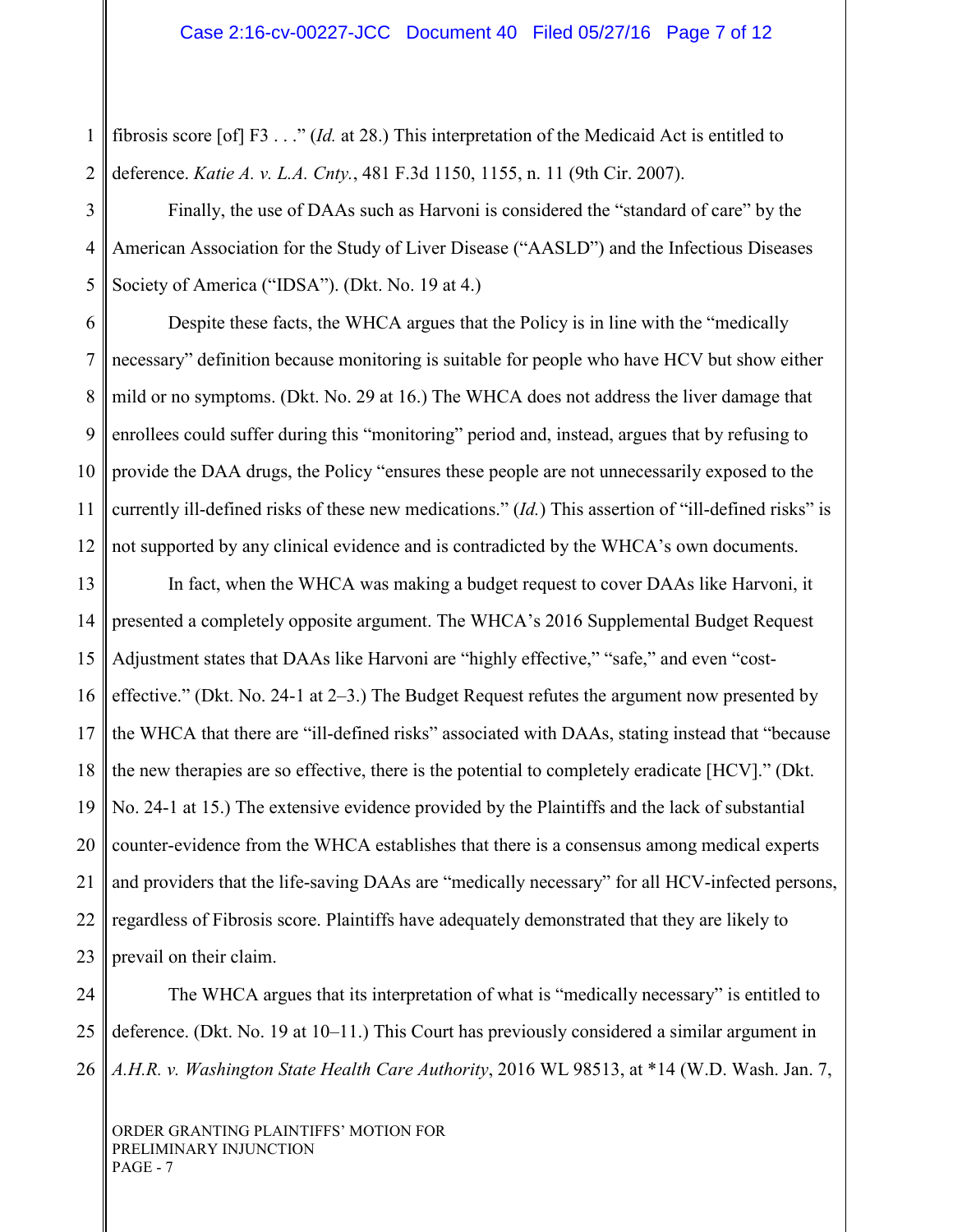1 2 3 4 5 2016) (Robart, J.). In *A.H.R.*, the Court declined to defer to the WHCA because there was no indication that CMS was aware of the WHCA's practices. *Id.* In this case, unlike in *A.H.R.*, CMS has explicitly stated that policies like the WHCA's contravene the Medicaid Act. (*See* Dkt. No. 24-1 at 27–30.) In other words, the agency to defer to under *Chevron*, CMS, has clearly stated that the WHCA's HCV policy defies the relevant statutory requirements.

6 7 8 9 10 11 12 13 14 15 16 17 The WHCA does not address whether its Policy is in line with the procedure enumerated in Wash. Admin. Code 182-501-0165(6). Instead, the WHCA asserts that the "Policy is the agency's best attempt at making reasonable medical necessity determinations." (Dkt. No. 29 at 15.) However, whether the WHCA made its "best" attempt is not the pertinent standard. The appropriate legal test is whether Plaintiffs will likely establish that the current WHCA Hepatitis C Treatment Policy deprives Medicaid enrollees from access to a life-saving drug in situations where it is "medically necessary." And this turns on whether there is an equally effective alternative treatment that does not expose the enrollee to "a greater risk of mortality or morbidity." WAC 182-501-0165(6)(c)(i)(A). The Court is satisfied that Plaintiffs' evidence will likely establish that the WHCA is failing to follow its own definition of medical necessity by refusing to provide DAAs to monoinfected enrollees with a F0-F2 score and offering only "monitoring" in lieu of this breakthrough treatment.

18

# **b. Medicaid Comparability & Reasonable Promptness**

19 20 21 22 23 24 The Court finds that Plaintiffs are likely to succeed on the merits of their first claim. Plaintiffs' latter two claims similarly turn on whether DAAs are "medically necessary" because if they are given that designation, then the Medicaid Act requires the WHCA to provide that treatment with "reasonable promptness" in a non-discriminatory manner. For the same reasons discussed above, the Court concludes that Plaintiffs are likely to succeed on the merits with respect to their second and third claims.

25 26

## **C. Likelihood of Irreparable Harm**

Next, the Court considers whether Plaintiffs are likely to suffer irreparable harm in the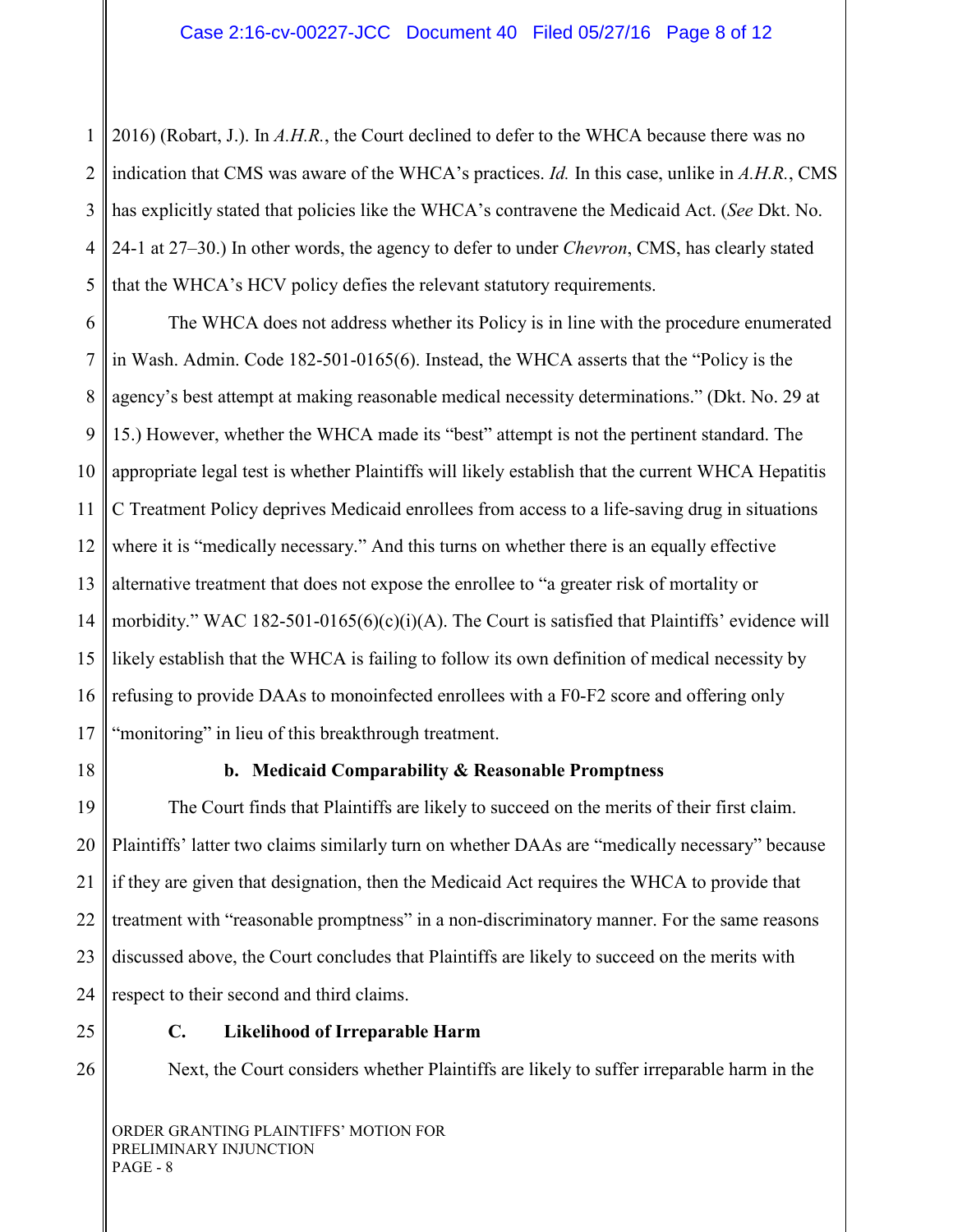1 absence of this preliminary injunction. *Winter*, 555 U.S. at 20.

2 3 4 5 6 7 It is well-established that denying necessary Medicaid services causes irreparable harm. *Rodde v. Bonta*, 357 F.3d 988, 999 (9th Cir. 2004) (finding that while the injunction would cause the county financial hardship, the plaintiffs met their burden by showing delayed or lack of necessary treatment, increased pain, and medical complications); *Beltran v. Myers*, 677 F.2d 1317, 1322 (holding that plaintiffs' showing of risk of irreparable injury as a result of denying needed medical care was sufficient to meet this factor for a preliminary injunction).

8 9 10 11 12 13 14 Plaintiffs argue, persuasively, that without an injunction "they are at imminent risk of deteriorating health, liver damage and even death." (Dkt. No. 18 at 25.) Plaintiffs maintain that denying "necessary medical benefits directly impacts an individual's health, creating '(1) substantial risk to plaintiffs' health; (2) severe financial hardship; (3) the inability to purchase life's necessities; and (4) anxiety associated with uncertainty.'" (*Id.*) (quoting *LaForest v. Former Clean Air Holding Co., Inc.*, 376 F.3d 48, 55 (2nd Cir. 2004)).) The WHCA argues that this claim of imminent risk is "completely speculative." (Dkt. No. 29 at 20.)

15 16 17 18 19 20 21 22 23 An experience endured by a Medicaid enrollee provides a clear example of the substantial risk of deteriorating health and death presented by the Policy. L.B., a Washington Medicaid enrollee, was prescribed Solvaldi, a DAA, in July 2014. (Dkt. No. 23 at 1–2.) His request was denied. (*Id.* at 2.) The WHCA's letter on August 21, 2014 states that because L.B. did not have a fibrosis score of "F3 or greater," the treatment was not "medically necessary." (Dkt. No. 23-1 at 5.) Soon after, in October 2014, Harvoni was approved by the FDA and L.B.'s provider submitted his prescription to WHCA. (Dkt. No. 23 at 2.) His provider noted that his "cirrhosis and renal function [were] worsening. [He n]eeds HCV treatment ASAP" and that [w]ithout it, [he will] likely die." (*Id.*) Again, his request was denied.<sup>[1](#page-0-0)</sup> (*Id*). While he awaited a

24

 $\overline{a}$ 

<sup>25</sup> 26 <sup>1</sup> The WHCA notes that L.B.'s request for Harvoni was denied because "his provider did not provide" requested documentation" and asserts that if documentation of Hepatitis C induced renal disease would have been sent the Harvoni request would have been approved. (Dkt. No. 29 at 21, n. 9.) However, under the proposed injunction, L.B.'s provider would not need to submit additional documentation because the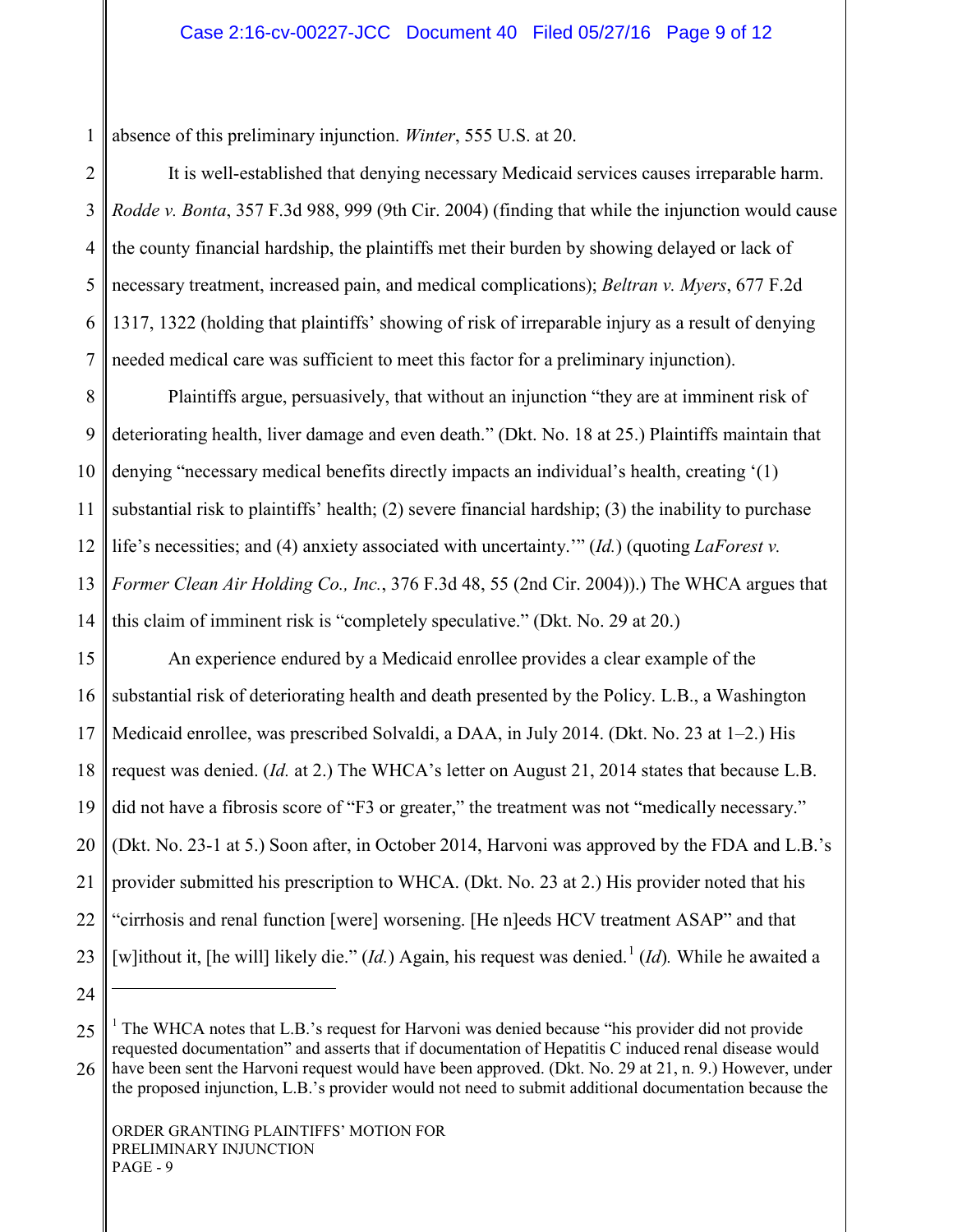1 2 3 4 5 hearing on his Medicaid administrative appeal, "his kidneys deteriorated so significantly that his provider could no longer recommend Harvoni." (*Id.* at 2–3.) In other words, the window of L.B.'s ability to seek a cure for his HCV has likely closed. This is not speculative harm. It is concrete evidence that under the Policy, an enrollee suffered such severe liver damage that DAA treatment may no longer be an available option.

6 7 8 9 10 11 12 In arguing that Plaintiffs will not suffer irreparable harm, the WHCA again contradicts its own pronouncements. The WHCA argues in its response brief that a HCV diagnosis alone, "without further complicating factors, does not warrant authorization" of DAAs like Harvoni. (Dkt. No. 29 at 20.) And in a budget request, the WHCA noted that only treating "people with more severe disease[,] those patients who by definition have cirrhosis, liver cancer or are in need of a liver transplant[,] . . . would be objectionable from a medical ethical standpoint." (Dkt. No. 24-1 at 16.)

13 14 15 Plaintiffs have introduced compelling evidence that they will suffer irreparable harm if the preliminary injunction is denied. This factor weighs strongly in favor of a preliminary injunction.

16

### **D. Balance of Equities and Public Interest**

17 18 19 20 21 22 Next, the Court assesses whether the balance of equities tips in Plaintiffs' favor and the injunction is in the public interest. *Winter*, 555 U.S. at 20. These factors may be considered together. *A.H.R. v. Wash. State Health Care Auth.*, 2016 WL 98513, at \*17 (W.D. Wash. Jan. 7, 2016). As discussed above, Plaintiffs' evidence establishes they will suffer severe hardship if the WHCA continues to follow the Policy. The Ninth Circuit holds that "the balance of hardship favors beneficiaries of public assistance who may be forced to do without needed medical

23 24

 $\overline{a}$ 

25 26 ORDER GRANTING PLAINTIFFS' MOTION FOR PRELIMINARY INJUNCTION request would have been approved on the basis of his HCV diagnosis alone. He suffered irreparable damage to his liver because the WHCA's policy required proof of other concerning health factors with an F2 fibrosis score. Moreover, his initial request for DAA treatment in July 2014 was denied because WHCA determined it was not "medically necessary." (Dkt. No. 23 at 2.) The WHCA does not address this determination.

PAGE - 10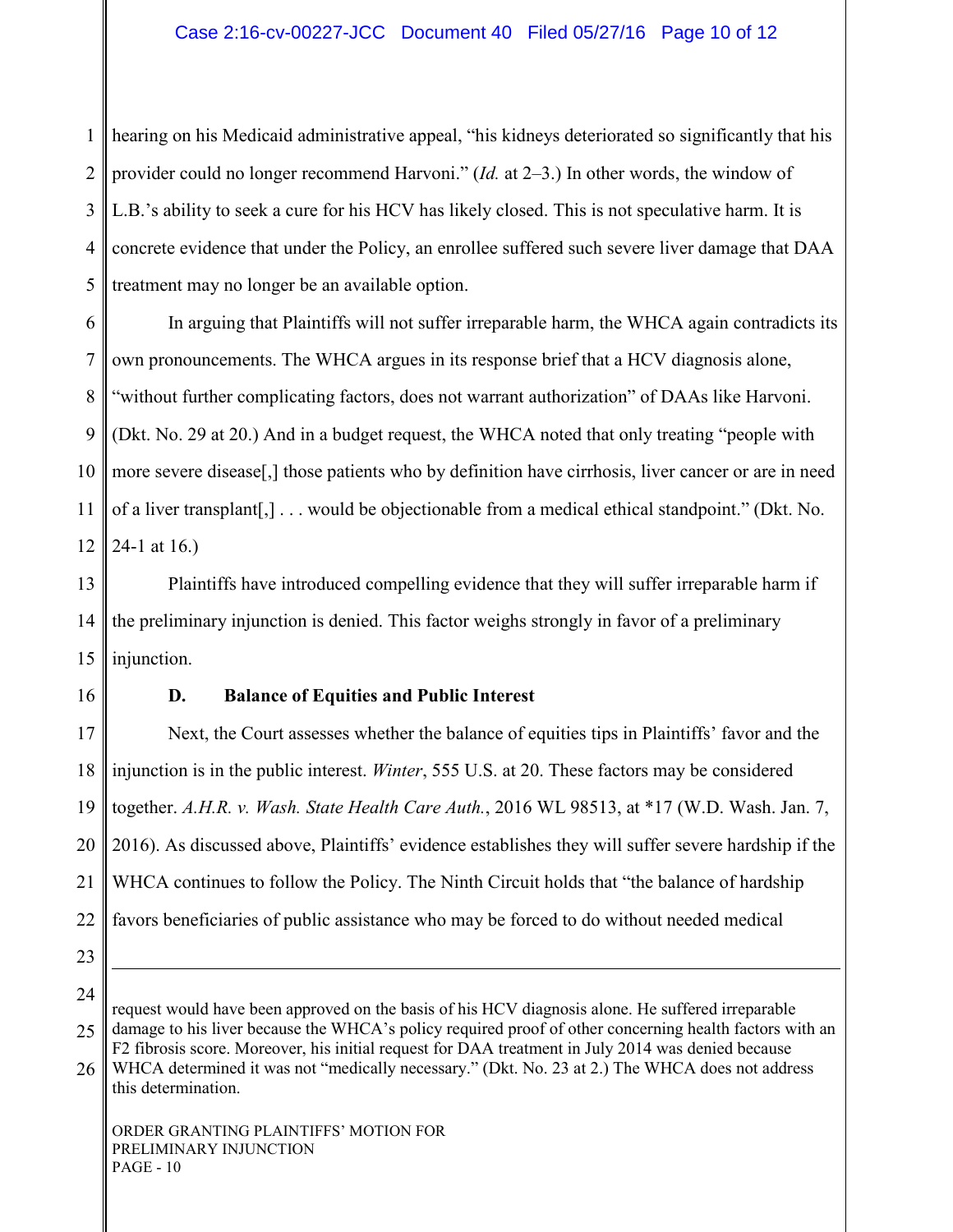1 2 3 4 services over a state concerned with conserving scarce resources." *M.R. v. Dreyfus*, 697 F.3d 706, 737–38 (9th Cir. 2012). The Ninth Circuit also noted the strong public interest in protecting access to health care for Medicaid enrollees, those deemed by Congress as "the most needy in the country." *Id.* (quoting *Schweiker v. Hogan*, 457 U.S. 569, 590 (1982)).

5 6 7 8 9 10 Plaintiffs argue that the injunction is in the public interest because it seeks to bar a public agency from violating "existing law." (Dkt. No. 18 at 27.) The Court agrees. "[H]aving government officials act in accordance with law . . . invokes a public interest of the highest order." *Seattle Audubon Soc. v. Evans*, 771 F. Supp. 1081, 1096 (W.D. Wash. 1991). Furthermore, as Plaintiffs emphasize, an injunction is an important matter for the public because it deals with the treatment and management of a communicable disease. (Dkt. No. 18 at 27.)

11 12 13 14 15 16 17 18 The WHCA argues that the injunction would double the State's Medicaid outpatient Pharmacy budget and cause them to reduce Medicaid enrollments, benefits, or provider rates to compensate for the increased expenditure in HCV treatment. (Dkt. No. 29 at 22.) The Ninth Circuit has also addressed the question of balancing the risk of irreparable harm with the risk of financial hardship for the enjoined institution. Posed with this question, the Ninth Circuit held that when "[f]aced with such a conflict between financial concerns and human suffering, we have little difficulty concluding that the balance of hardships tips decidedly in plaintiffs' favor." *Lopez v. Heckler*, 713 F.2d 1432, 1437 (9th Cir. 1983).

19 20 In conclusion, the Court finds that the Plaintiffs have satisfied all factors necessary to warrant granting a preliminary injunction.

21

## **E. Scope of Injunction**

22 23 24 25 26 The WHCA is hereby ENJOINED from continuing to apply its February 25, 2015 HCV treatment policy, including its exclusion of all treatment based on fibrosis score, and is required to return to providing coverage for prescription medications to treat Hepatitis C virus ("HCV") without regard to fibrosis score, consistent with existing state and federal Medicaid requirements. The parties are hereby ORDERED to submit a joint status report to the Court sixty (60) days